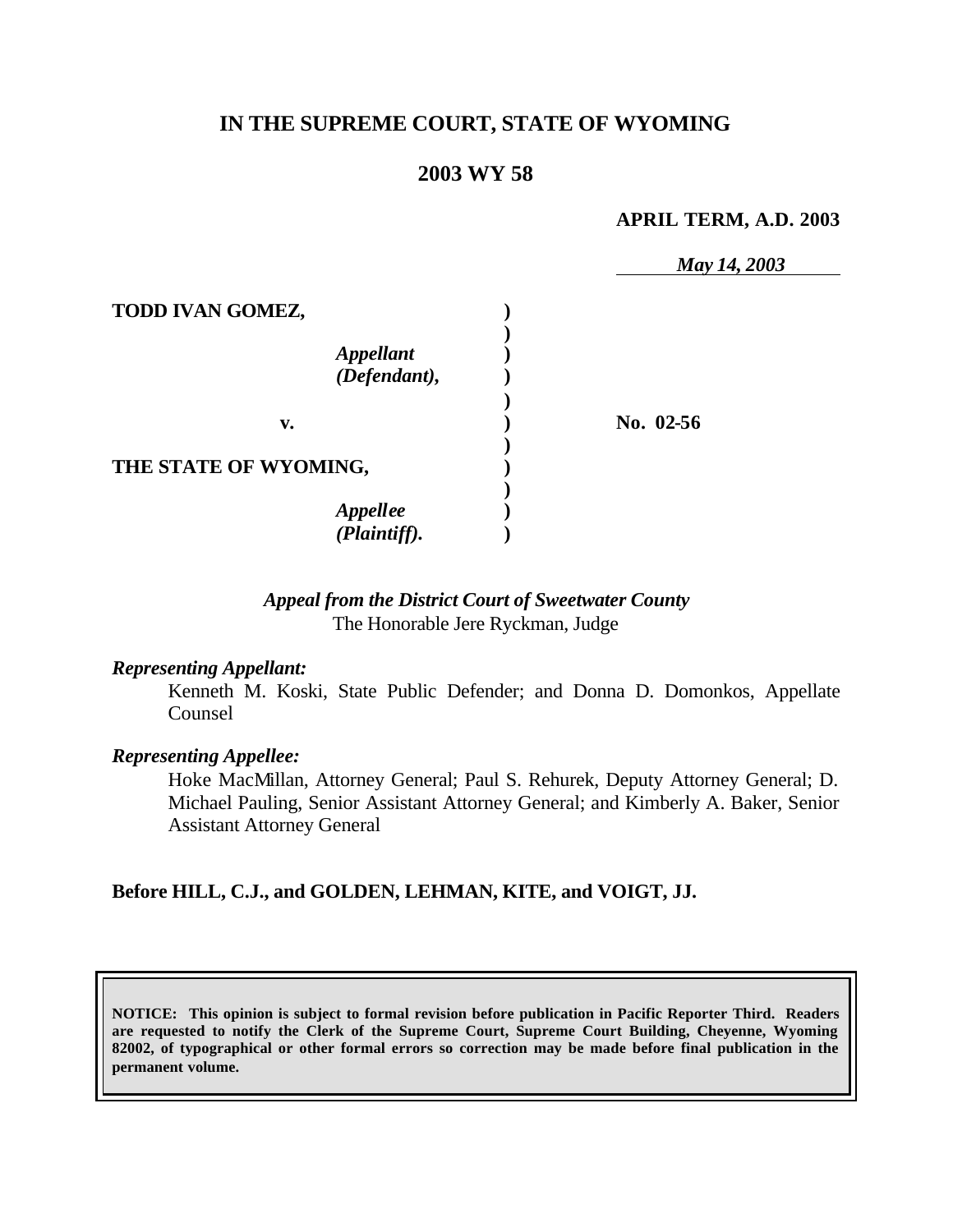#### KITE, Justice.

[¶1] Todd Gomez appeals from his conviction for aggravated assault and battery under Wyo. Stat. Ann. § 6-2-502(a)(iv) and (b) (LexisNexis 2001). He claims prosecutorial misconduct occurred when the state elicited testimony concerning victim impact. He also claims error occurred when the state elicited testimony concerning a police officer's statement that sufficient evidence existed to arrest him for aggravated assault. No objection was made to either area of inquiry, and so we review the claims under our plain error standard. Finding no plain error, we affirm.

#### **ISSUES**

[¶2] Mr. Gomez presents the following issues:

### ISSUE I

Whether prosecutorial misconduct occurred when the prosecutor elicited victim impact statements from Ms. Jacobsen?

#### ISSUE II

Whether plain error occurred when the state elicited testimony regarding an officer's belief that Mr. Gomez was guilty of aggravated assault/domestic violence?

The state phrases the issues as:

I. Whether the prosecutor committed misconduct?

II. Whether plain error occurred during Officer Baker's testimony?

### **FACTS**

[¶3] Mr. Gomez was involved in an intimate relationship with Jadean Jacobsen for about a year. During that time, in approximately April of 2001, Ms. Jacobsen learned she was pregnant. She testified that Mr. Gomez was the father. On July 15, 2001, Mr. Gomez and Ms. Jacobsen were supposed to meet and attend church together. They missed each other and arrived separately at the church. Mr. Gomez was driving a Chevy LUV pickup, which Ms. Jacobsen stated belonged to her. The couple went into the church and sat together during the service. After church, Ms. Jacobsen went out to the parking lot while Mr. Gomez remained in the church. Ms. Jacobsen got into the pickup with the intent of taking it back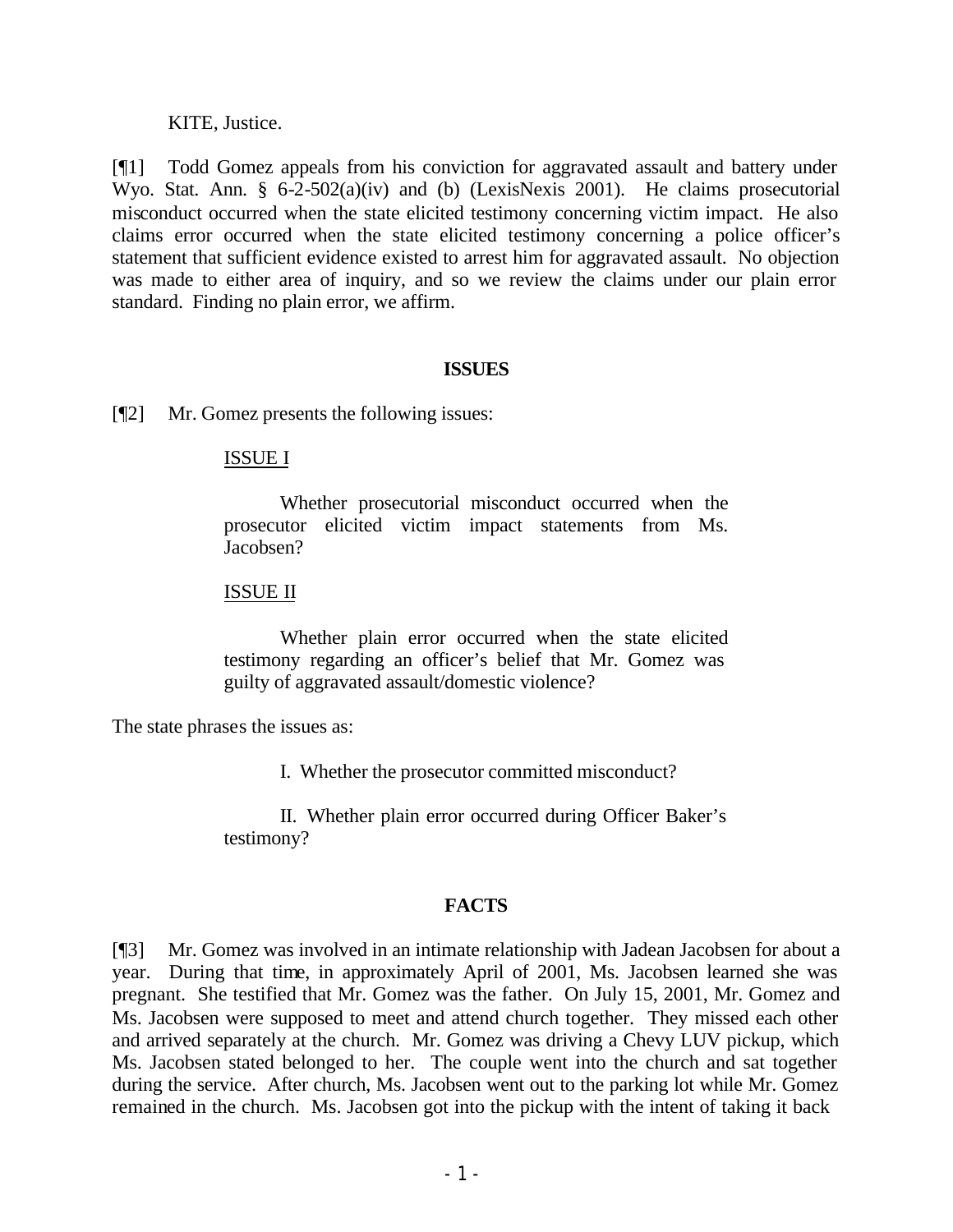from Mr. Gomez. When Mr. Gomez saw Ms. Jacobsen sitting in the pickup, he came out of the church. The testimony at trial was disputed as to what happened next. Ms. Jacobsen testified that Mr. Gomez told her to get out of the pickup and, when she refused, he physically removed her from it. She said she moved back toward the pickup and he pushed her down onto the ground. She got up and moved toward the pickup again, and he kicked her. Mr. Gomez testified that he did not push or kick Ms. Jacobsen and did not remove her from the vehicle. Rather, he stated, Ms. Jacobsen got out of the pickup and fell down as she started to walk away. Mr. Gomez was arrested and charged with aggravated assault and battery for intentionally, knowingly, or recklessly causing bodily injury to a woman he knew was pregnant. After a jury trial, he was convicted and sentenced to three to eight years in prison.

### **STANDARD OF REVIEW**

[¶4] Mr. Gomez claims error occurred when the state improperly elicited inadmissible testimony at trial concerning victim impact and a police officer's statement. Because Mr. Gomez did not object in either instance, we apply the plain error standard of review. Under that standard, Mr. Gomez must show that a clear and unequivocal rule of law was violated in a clear and obvious way resulting in denial of a substantial right and material prejudice. *Urbigkit v. State*, 2003 WY 57, ¶41.

### **DISCUSSION**

### **A. Victim Impact Testimony**

- [¶5] At trial, the state elicited the following testimony from Ms. Jacobsen:
	- Q. What happened?

A. And then before I made it to the truck, I got kicked laterally on my upper leg, thigh.

- Q. Okay. By whom?
- A. By Todd.
- Q. *Did it hurt*?

A. Yes. Worse than the falling.

. . . .

Q. And when he pushed you down, *did that hurt*?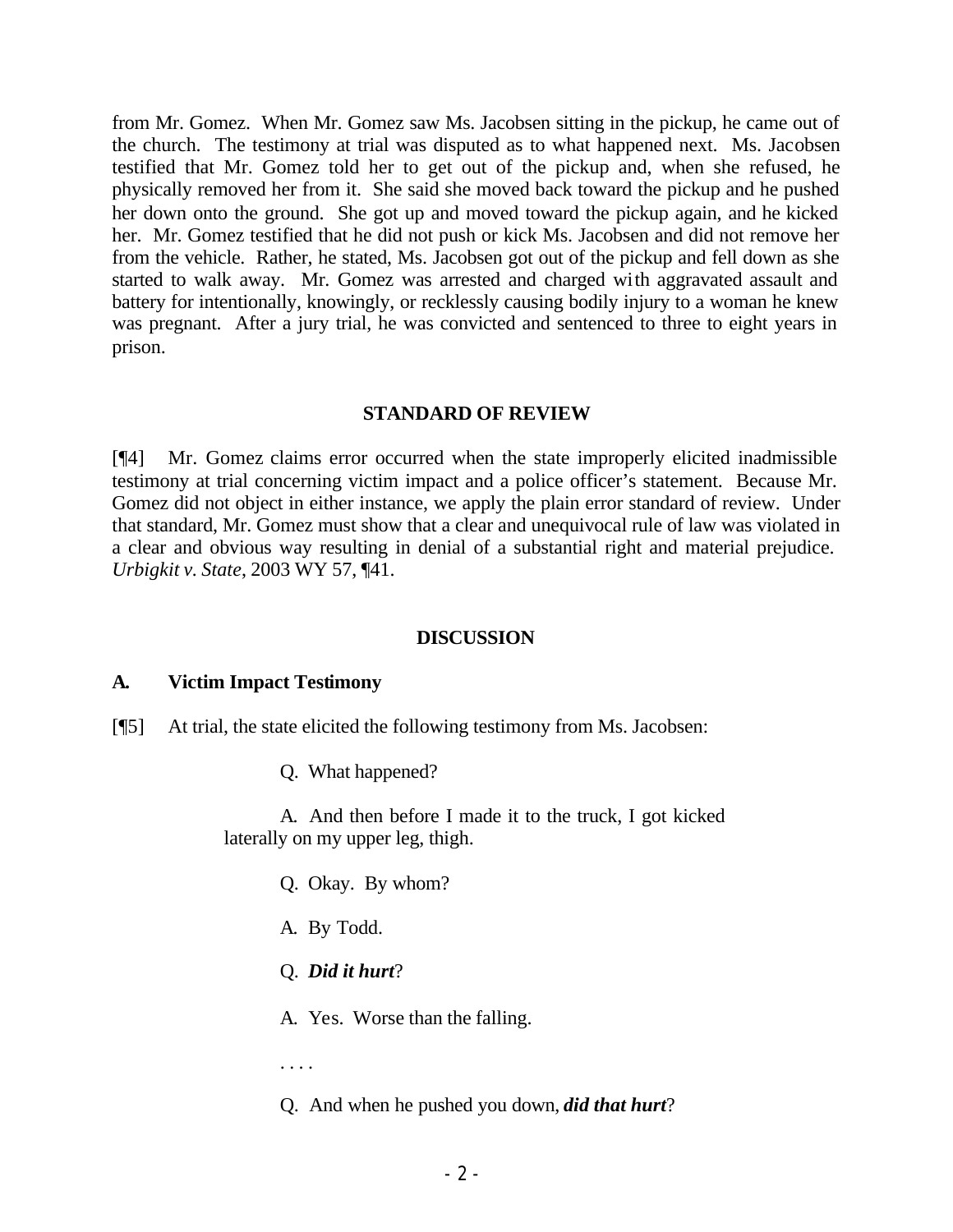A. Yes. It scraped, I got scraped, like the rug burn effect, the red on the hands from it, my teeth, when my face hit after my fall hit, my chin was bloody, lip area. I had chipped teeth.

. . . .

Q. . . . You talked about your teeth being chipped?

A. Yes, sir.

Q. Which teeth were those?

A. The front four.

Q. Like top and bottom? Are they still chipped?

A. Yes. The dentist did not think it was worth doing anything to.

### Q. *Can you tell a difference*?

A. I could. For the longest time, it was bothering me. I tried to find another dentist and didn't make it in. It's not as bad now. I just don't -- I mean, I'm not as aware of it as I was initially.

Q. Okay. *Is there anything that's still bothering you*?

A. My leg. I can touch it, and it's still tender.

 (Emphasis added.) Mr. Gomez claims the prosecutor committed misconduct in asking the questions highlighted in bold because they improperly elicited testimony concerning victim impact which was irrelevant, inflammatory, and prejudicial. In support of his claim, Mr. Gomez cites *Justice v. State*, 775 P.2d 1002, 1010-11 (Wyo. 1989), for the proposition that admitting a victim's testimony as to the impact of the crime is error.

[¶6] We have considered the admissibility of victim impact evidence in several cases and have applied the following principles. For evidence to be admissible, it must be relevant. W.R.E. 402. Evidence is relevant if it has "any tendency to make the existence of any fact that is of consequence to the determination of the action more probable or less probable than it would be without the evidence." W.R.E. 401. In criminal cases, "'[e]vidence is always relevant if it tends to prove or disprove one of the elements of the crime charged.'" *Geiger v. State*, 859 P.2d 665, 667 (Wyo. 1993) (quoting *Grabill v. State*, 621 P.2d 802, 809 (Wyo.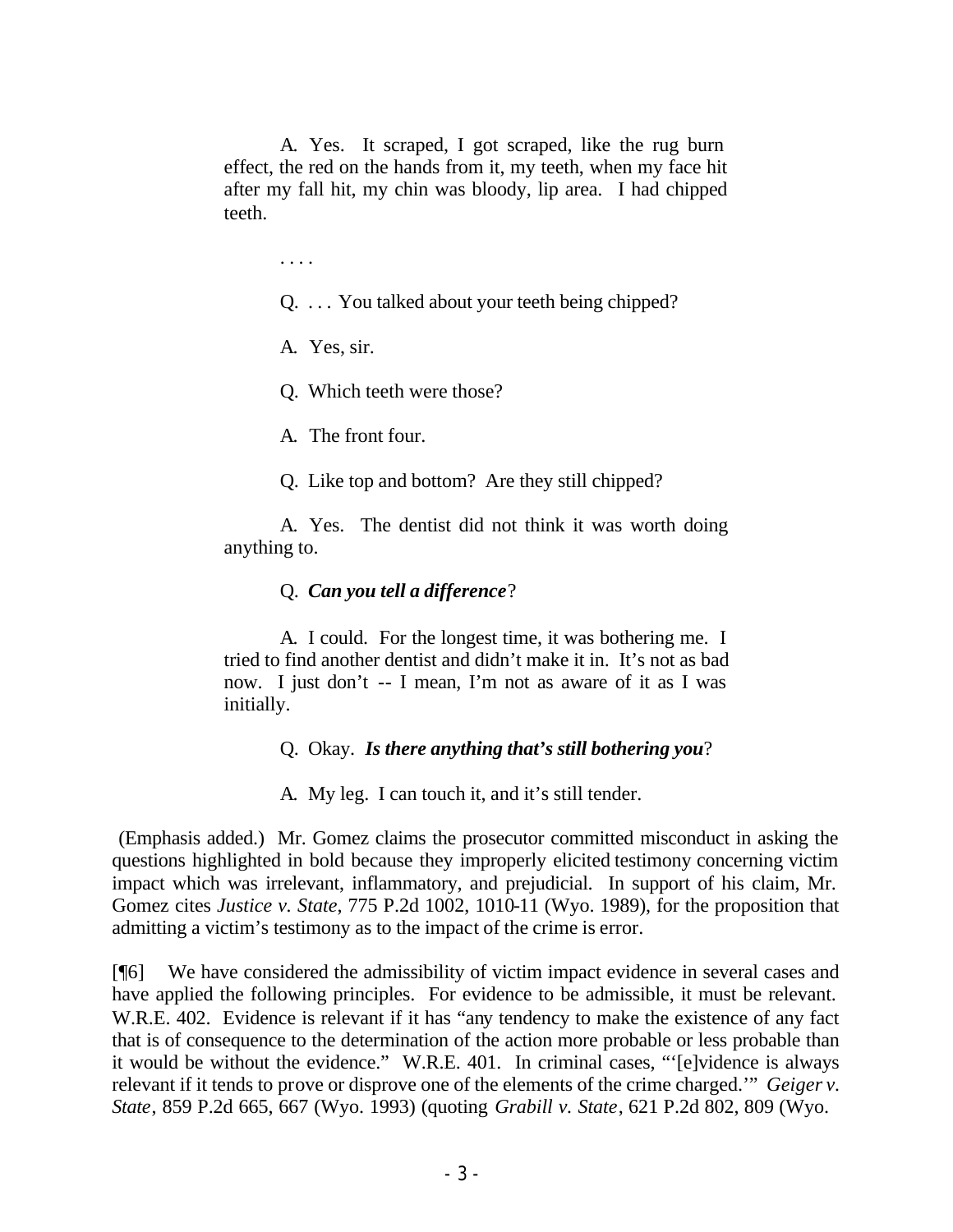1980)). Relevant evidence may be excluded, however, if "its probative value is substantially outweighed by the danger of unfair prejudice." W.R.E. 403.

[¶7] In holding that the victim impact testimony in *Justice* was admitted in error, the Court said:

> It is clear that the testimony offered by the victims of this crime with respect to how it affected them in connection with their lives after the crime is absolutely irrelevant with respect to the issues before the jury. Their discussion of the impact of the crime upon them could not in any way serve to establish any of the elements of the crime of aggravated robbery. The only purpose must have been to attempt to arouse the passions of the jury.

775 P.2d at 1010. In contrast to *Justice*, the testimony Mr. Gomez challenges here consisted of Ms. Jacobsen's description of her injuries–testimony that was relevant and necessary to prove the bodily injury element of the aggravated assault charge.<sup>1</sup> Therefore, her testimony was proper unless we conclude it should have been excluded because the danger of unfair prejudice from its admission substantially outweighed its probative value. W.R.E. 403. For this Court to reach that conclusion, Mr. Gomez must demonstrate the evidence had little or no probative value and was extremely inflammatory or introduced for the purpose of inflaming the jury. *Geiger*, 859 P.2d at 668. We conclude the testimony elicited from Ms. Jacobsen–that it hurt to be kicked and pushed to the ground, the chipped teeth continue to bother her, and her leg is still tender–was not extremely inflammatory. No plain error occurred.

## **B. Evidence of Officer's Statement That There Was Sufficient Evidence for Arrest**

[¶8] At trial, in response to the prosecutor's question, "what happened then," Brenda Baker-Collins (Officer Baker), a patrol officer, testified: "At that point, Officer Brackin . . . radioed that *there was enough evidence and that Mr. Gomez could be arrested for Aggravated Assault, Domestic Violence.*" (Emphasis added.) Mr. Gomez claims this testimony constitutes plain error because implicit in the statement is the conclusion that

. . .

 <sup>1</sup> Wyo. Stat. Ann. § 6-2-502 (LexisNexis 2001) provides in pertinent part:

<sup>(</sup>a) A person is guilty of aggravated assault and battery if he:

<sup>(</sup>iv) Intentionally, knowingly or recklessly causes bodily injury to a woman whom he knows is pregnant.

<sup>(</sup>b) Aggravated assault and battery is a felony punishable by imprisonment for not more than ten (10) years.